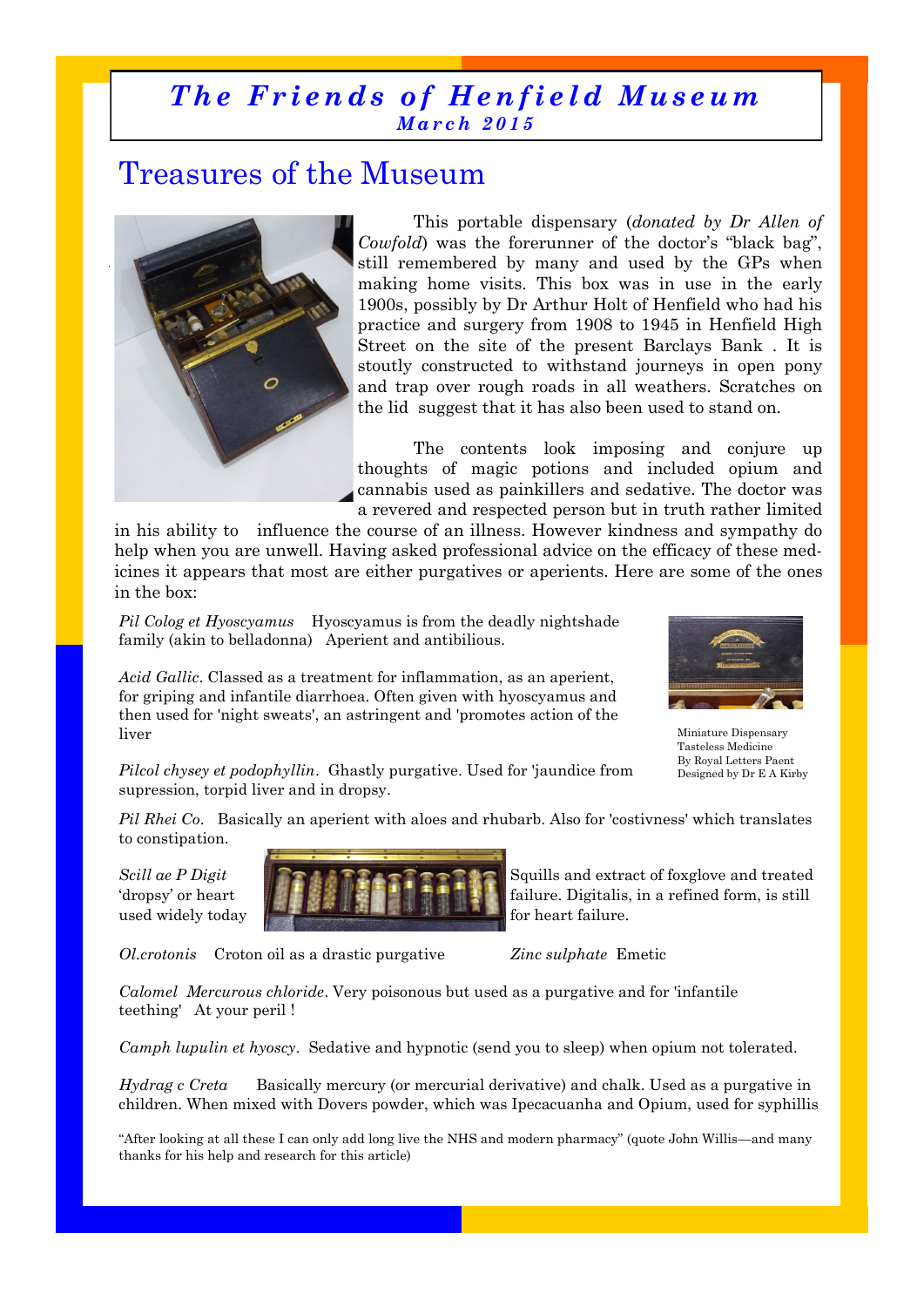## From the Chairman Wynn Saunders Why we have been formed

It has been my wish for many years to have a "Friends of the Museum". This has now come to fruition. I would like to thank every one who has shown interest in becoming a friend. The aim is to promote the museum and encourage many more visitors. We need to improve donations, to support

the parish council museum committee and in the future maintain the museum.

We hope to visit other museums as a group, have talks on historical subjects by invited speakers, share knowledge of how different museums are administered. I think that many people who come to live in the village are not aware of our museum, even those who have lived here for many years.

## **Profile of the Curator** Alan Barwick

Alan Barwick's family connections with Henfield go back to 1887, when his great great grandfather became a minister, at the then Congregational Church in the High Street. Alan was born at 2, Myrtle Cottages, Weavers Lane, in January 1950, and has lived in the village all his life. Alan attended the infants school in Nep Town, the juniors school on Henfield Common and Steyning County Secondary Modern School.

He left school aged sixteen in 1966 and was initially apprenticed as an engraver but he left to become a trainee draughtsman at the North West Sussex Water Board in Horsham. On day release there he obtained his Ordinary National Certificate in civil engineering in 1972. He went on to Brighton Polytechnic, and obtained a degree in civil engineering in 1976. He spent the rest of his working life as a design engineer, and later a project manager with what had become the Southern Water Authority.

In the 1970s and 1980s his leisure time was taken up with motorcycle sport, competing in grass track racing and trials riding. He was a member of the Brighton & District Motorcycle Club for about twenty years, ten as a committee member. A keen table tennis player, he and has played competitively for over thirty years, and is chairman of the Worthing & District Table Tennis Association. He is a keen jogger, and one of the original 1990 Henfield Joggers.

He developed an interest in local history collecting old postcards, and was one of the founding members of the Henfield History Group. In 1991 he was appointed Assistant Curator to Marjorie Carreck at Henfield Museum, and later Curator. Alan is co-author of *Henfield a Sussex Village*, editor of *Henfield Through the Lens of Marjorie Baker*, and has given many talks on Henfield to local groups. During his long association with the museum he has helped steer it to its present position as an 'accredited museum.'

As 'friends' we can apply for grants to improve our facilities. Already the lighting has been improved. We have a notice board in the centre of the village by the bus shelter; we have new display boards in the museum. I would

welcome any suggestions of what you would like in the museum and the way forward.

We are always looking for helpers to do a duty when the museum is open. Let the curator, Mr Alan Barwick know if you are able to assist us in any way.

I hope our first AGM on 18 March will be the new start of the successful group that will carry on into the future.

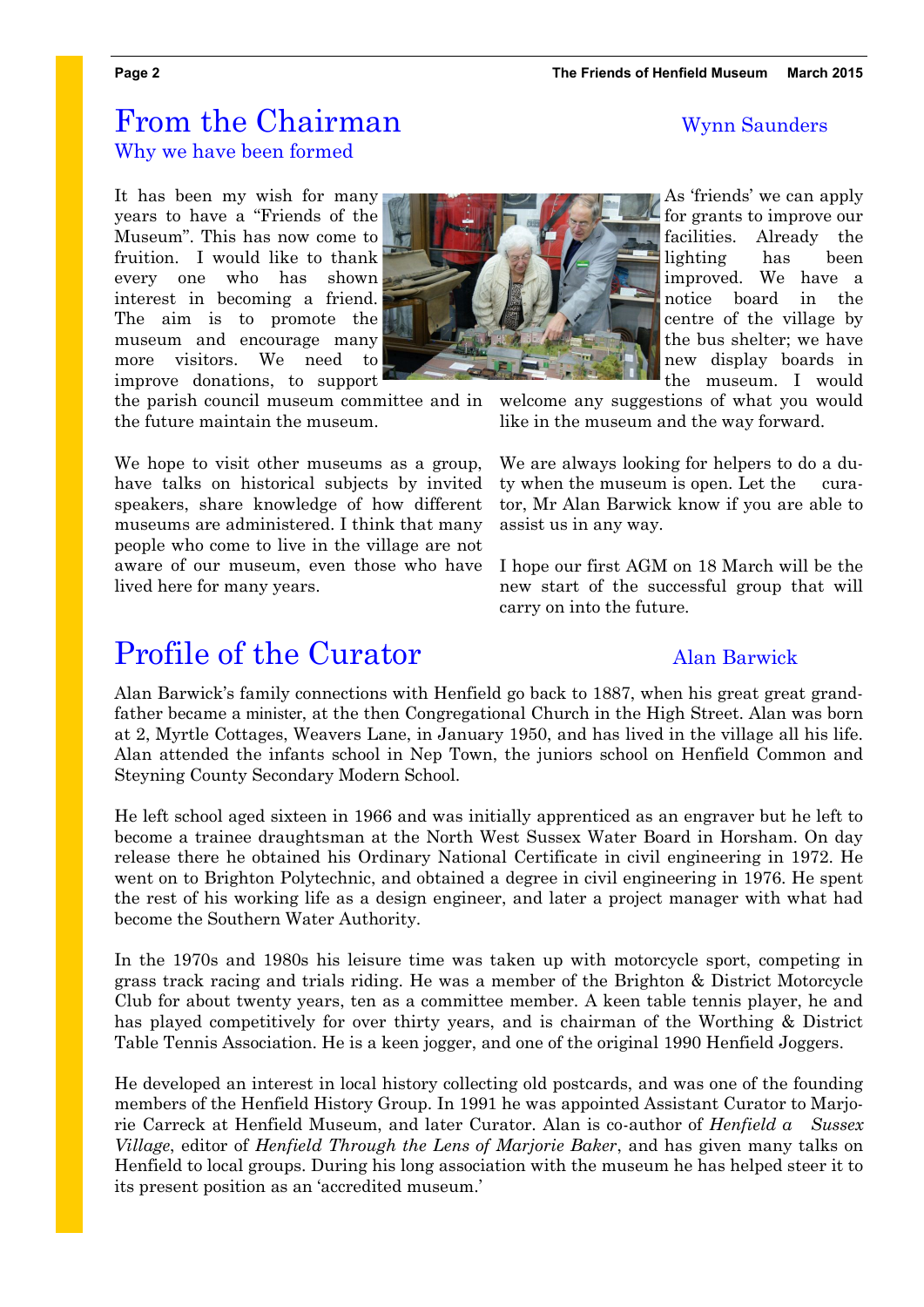## History of Museum

The inspiration for Henfield Museum started with the private collection of Miss Alice Standen in the 1920's which was added to by her niece, Miss Lucie Bishop, a long serving Parish and District Councillor. By 1948 a large collection of domestic bygones, costumes, paintings, photographs, farm implements, and many other things had been acquired. This was housed in two cupboards on the upstairs landing in the Assembly Rooms (now Stevens, Age Concern and Eyecare). The collection was added to over the years following various exhibitions in the village and increased so much that it became apparent that larger premises should be sought. Miss Bishop did try to raise sufficient funds to purchase the 'Cat House' in Church Street but to no avail.

However in 1972 plans were initiated to open a museum in the proposed new village hall. A public appeal for objects was very successful and by 1974, when the hall was opened additional display cases were obtained to house the now increased collection and larger items such as the Penny Farthing Bicycle and the One Man Ambulance.could be displayed for all to see. In 1991 under the auspices of Marjorie Carreck as Curator and Alan Barwick, as Assistant Curator the museum applied to become a Registered Museum which necessitated cataloguing approximately 9,500 objects in the Museum both in paper and computer form. By 1993 it was recognised that the Parish Council Offices and the Museum were too small and the entrance foyer at the front of the building was rebuilt providing the current larger museum.

The Parish Council is looking to residents of Henfield to protect the Museum by setting up a friends group to take over responsibility for the running of the Museum in the future.

## Museum Activities—can you help?

There are a number of ways that you can contribute to the good running of the museum. In particular:-

- Helping with care of collections and displays and looking after items,
- Inputting records
- Oral History
- Working with schools
- Or perhaps you have a skill or interest that could be used to benefit the museum.

If you would like to help please complete the form below.

----- cut here------------------------------

### **THE FRIENDS OF HENFIELD MUSEUM**

#### **NAME:**

#### **ADDRESS:**

### **TEL NO:**

### **HOW YOU CAN HELP:**

Please return the completed form to The Curator, c/o Henfield Parish Council Offices